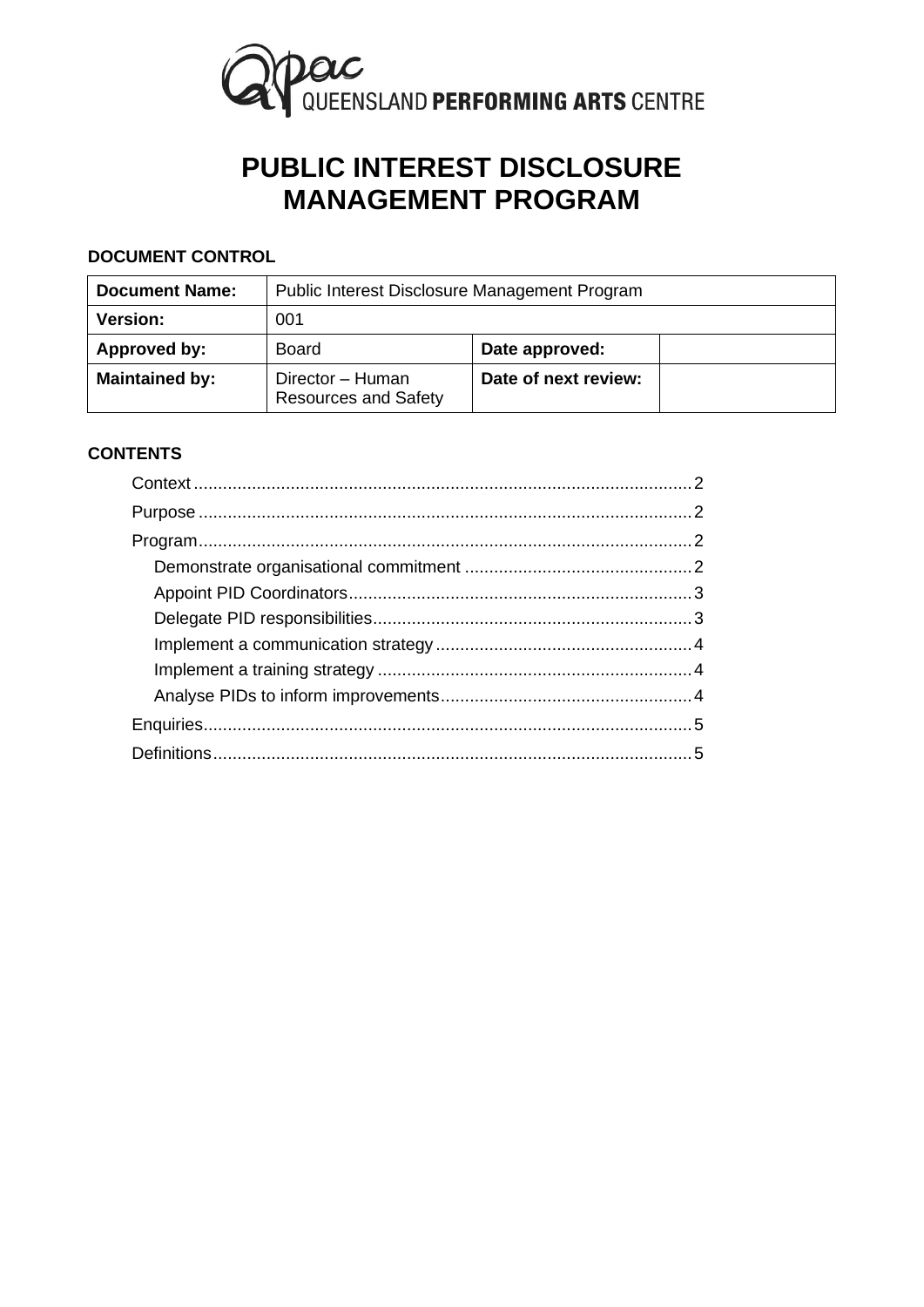# <span id="page-1-0"></span>**CONTEXT**

- 1. The *Public Interest Disclosure Act 2010* (PID Act) protects a person who makes a Public Interest Disclosure (PID), formerly known as a whistleblower.
- 2. The PID Act requires the Chief Executive to establish procedures to deal with PIDs and requires QPAC to comply with standards made by the Ombudsman.
- 3. *Public Interest Disclosure Standard No. 1 / 2019 – Public Interest Disclosure Management Program* prescribes the organisational systems and procedures QPAC must establish in order to give effect to the requirement under section 28(1)(d) of the PID Act to ensure there is a management program for PIDs.
- 4. This PID Program should be read in conjunction with QPAC's PID Procedure.
- 5. Neither this PID Program nor any part of its contents forms part of any person's contract of employment or engagement or creates, or forms part of, any contract between any other party to whom this PID Program applies and QPAC.
- <span id="page-1-1"></span>6. QPAC may, in its absolute discretion, amend this PID Program at any time.

#### **PURPOSE**

- 7. This PID Program has been developed to:
	- (a) demonstrate organisational commitment to management of PIDs;
	- (b) appoint PID Coordinators;
	- (c) delegate PID responsibilities;
	- (d) implement a PID communication strategy;
	- (e) implement a training strategy; and
	- (f) analyse PIDs to inform improvements.

#### <span id="page-1-3"></span><span id="page-1-2"></span>**PROGRAM**

#### **Demonstrate organisational commitment**

- 8. The Board and the Executive Team:
	- (a) recognise the important role Disclosers play in identifying Wrongdoing, thereby improving QPAC's integrity and performance and deterring Wrongdoing;
	- (b) are committed to ensuring that PIDs are properly assessed, investigated and dealt with;
	- (c) recognise the value and importance of providing protection to Employees who report Wrongdoing using appropriate internal or external channels;
	- (d) are committed to ensuring that appropriate consideration is given to the interests of Subjects; and
	- (e) are committed to ensuring that sufficient resources are allocated to managing QPAC's PID Program.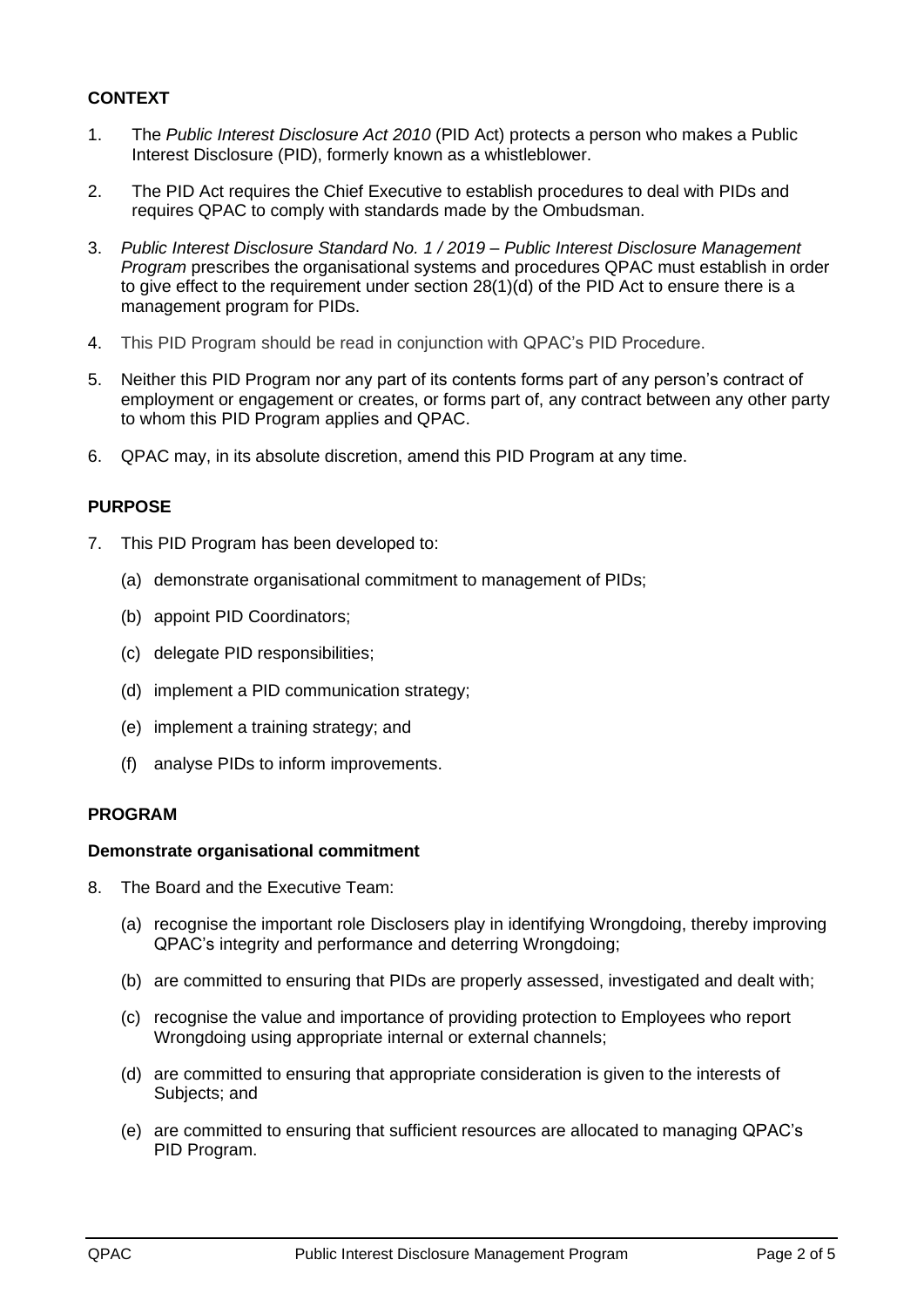- 9. QPAC's organisational commitment to ethical practices is explicitly stated in its Code of Conduct. Disclosing Wrongdoing is in accordance with QPAC's ethical culture, in particular, acting with integrity.
- 10. QPAC encourages any Employee who considers that they have observed or identified Wrongdoing to make a PID.
- 11. QPAC will take all reasonable steps to protect an Employee from any detrimental action or Reprisal taken because they have made a PID.
- 12. When Employees come forward with information about Wrongdoing, Managers commit to:
	- (a) protecting the dignity, wellbeing, career interests and good name of all persons involved;
	- (b) protecting the Discloser from any adverse action taken as a result of making the PID;
	- (c) dealing with any bullying, harassment, unfair treatment, victimisation or discrimination that results from a PID under QPAC's disciplinary procedures;
	- (d) responding to the PID thoroughly and impartially;
	- (e) taking appropriate action to deal with Wrongdoing; and
	- (f) keeping the Discloser informed of progress and the outcome.
- 13. QPAC also recognises that members of the public may have information about QPAC's operations that meets the criteria for a PID. Members of the public are encouraged to report this information. A PID made by a member of the public will be managed in accordance with QPAC's Public Interest Disclosure Procedure.

#### <span id="page-2-0"></span>**Appoint PID Coordinators**

- 14. The Board has appointed the Director Human Resources & Safety and one General Counsel as QPAC's PID Coordinators, with responsibility for the PID Program.
- 15. The role of the PID Coordinators is set out in QPAC's PID Procedure.
- 16. The PID Coordinators have direct access to the Board in relation to PID matters, appropriate delegated authority and access to the necessary resources to ensure that QPAC complies with its statutory obligations under the PID Act.
- 17. The PID Coordinators will provide regular reports on the implementation and oversight of the PID Program to the Board.

#### <span id="page-2-1"></span>**Delegate PID responsibilities**

- 18. The PID Coordinators are responsible for ensuring that:
	- (a) All Managers are informed that they are a person who may receive a PID in accordance with section 17(3)(d) of the PID Act;
	- (b) all Employees who have the function of receiving or taking action on the type of information that may be disclosed in a PID are informed that they are a person who may receive a PID in accordance with section 17(3)(e) of the PID Act;
	- (c) all Employees with designated responsibility for receiving, assessing, investigating and/or decision-making in relation to PIDs are provided with written guidance on the performance of these tasks and appropriate delegated authority; and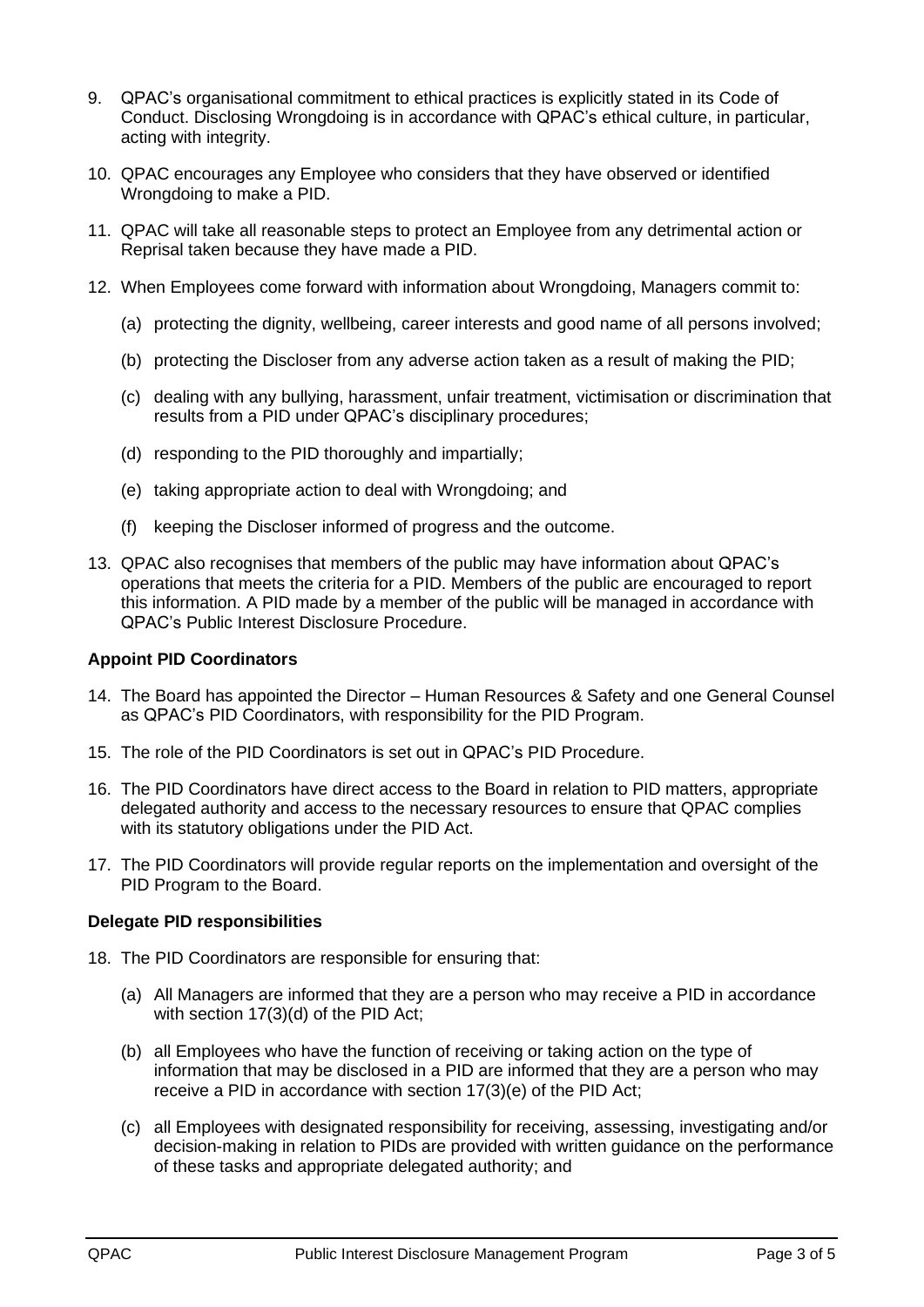(d) all Employees nominated to undertake the role of a PID Support Officer are provided with written guidance on the performance of this role, including information about support services available to assist Disclosers within the entity and externally.

#### <span id="page-3-0"></span>**Implement a communication strategy**

- 19. QPAC recognises that critical to the success of its PID Program is Employee awareness of this program and QPAC's PID Procedure.
- 20. QPAC's communication strategy involves:
	- (a) all new employees are advised of QPAC's PID Procedure and PID Program at induction;
	- (b) information about PIDs is included on QPAC's intranet, including contact details for the PID Coordinators. Links are provided to the PID Procedure and PID Program, as well as to PID information on the OQO's website. The information is regularly reviewed and updated to ensure it is complete and up-to-date.
	- (c) messages from the Board that reconfirm QPAC's commitment to the PID Act, as well as other information and reminders about QPAC's PID reporting system are included periodically in QPAC's internal electronic newsletter; and
	- (d) information about making a PID, as well as QPAC's PID Procedure and PID Program are provided on QPAC's internal intranet and QPAC's public website.

## <span id="page-3-1"></span>**Implement a training strategy**

- 21. QPAC recognises the importance of providing training to employees on PID issues and ensuring that ongoing training is provided.
- 22. QPAC's training strategy involves:
	- (a) a segment regarding PIDs is included as part of the mandatory Code of Conduct training provided to Employees; and
	- (b) members of the Executive Team, Managers, PID Coordinators and PID Support Officers are provided the opportunity to attend comprehensive PID training presented by OQO.

# <span id="page-3-2"></span>**Analyse PIDs to inform improvements**

- 23. QPAC acknowledges the value of information obtained from PIDs in identifying systemic issues and trends and informing administrative improvements.
- 24. Following the finalisation of a PID made about QPAC or an Employee, the relevant PID Coordinator will assess whether any change is needed to QPAC's Office's service delivery, personnel management, business processes or internal controls.
- 25. The PID Coordinators will report to the Board quarterly regarding any recommendation for changes as a result of these assessments.
- 26. The PID Coordinator will conduct an annual review of the effectiveness of the PID Procedure and this PID Program and provide a report to the Board.